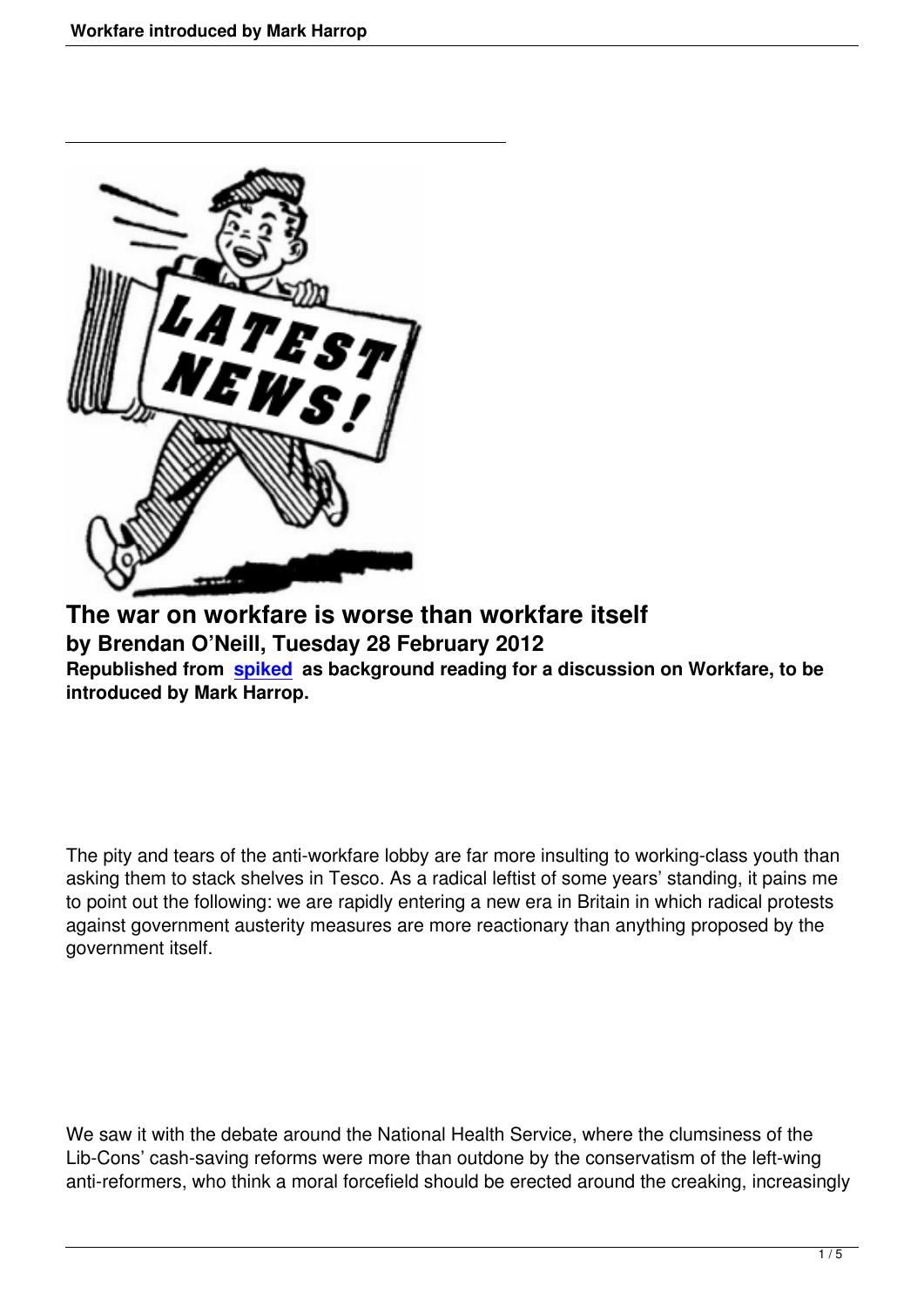authoritarian NHS. We saw it in the debate about having a household benefits cap of £26,000, where the government's naivety about how to roll back the recession was overshadowed by the cynicism of liberal campaigners begging unelected bishops in the House of Lords to mow down any tweaks to modern welfarism. And now we see it in the controversy over workfare, where the fact that this initiative is far from perfect pales into insignificance when compared with the patronising politics of pity and vicarious workshyness of its influential opponents.

Introduced by the Lib-Cons in January 2011, the welfare-to-work programme, or 'workfare', is a voluntary scheme for people aged 16 to 24 who have been unemployed for three months or longer. The government, in tandem with big corporations like Tesco or Burger King, provides these youth with placements, where they work for 25-30 hours a week for a period of two to eight weeks. They don't get paid an actual wage, but they continue to receive their jobseeker's allowance and possibly some additional travel and childcare costs. Theoretically, anyone who opts out of a placement can have their benefits cut, though according to the government, out of the 34,200 people who did workfare between January and November 2011, only 200 had their benefits docked.

That's it. It is hardly the best government job-creation scheme in history, yet nor is it 'slave labour', as its historically clueless critics claim, some of them even turning up at Westfield shopping centre in London dressed in Dickensian garb with placards saying 'Westfield Workhouse' and 'Say "No" to slave labour'. Perhaps if these people spent more time reading Oliver Twist rather than doing am-dram versions of it on the streets of West London, they would know that asking a 19-year-old to spend a few hours serving sausage rolls in a Greggs bakery is not quite the same as the system of exhausting child labour that existed in the past.

Of course, there is much that can be criticised about the workfare scheme, primarily the impact that it could have on the existing working population. By subsidising the supply of effectively free workers to massive retail outlets and other workplaces, the government is potentially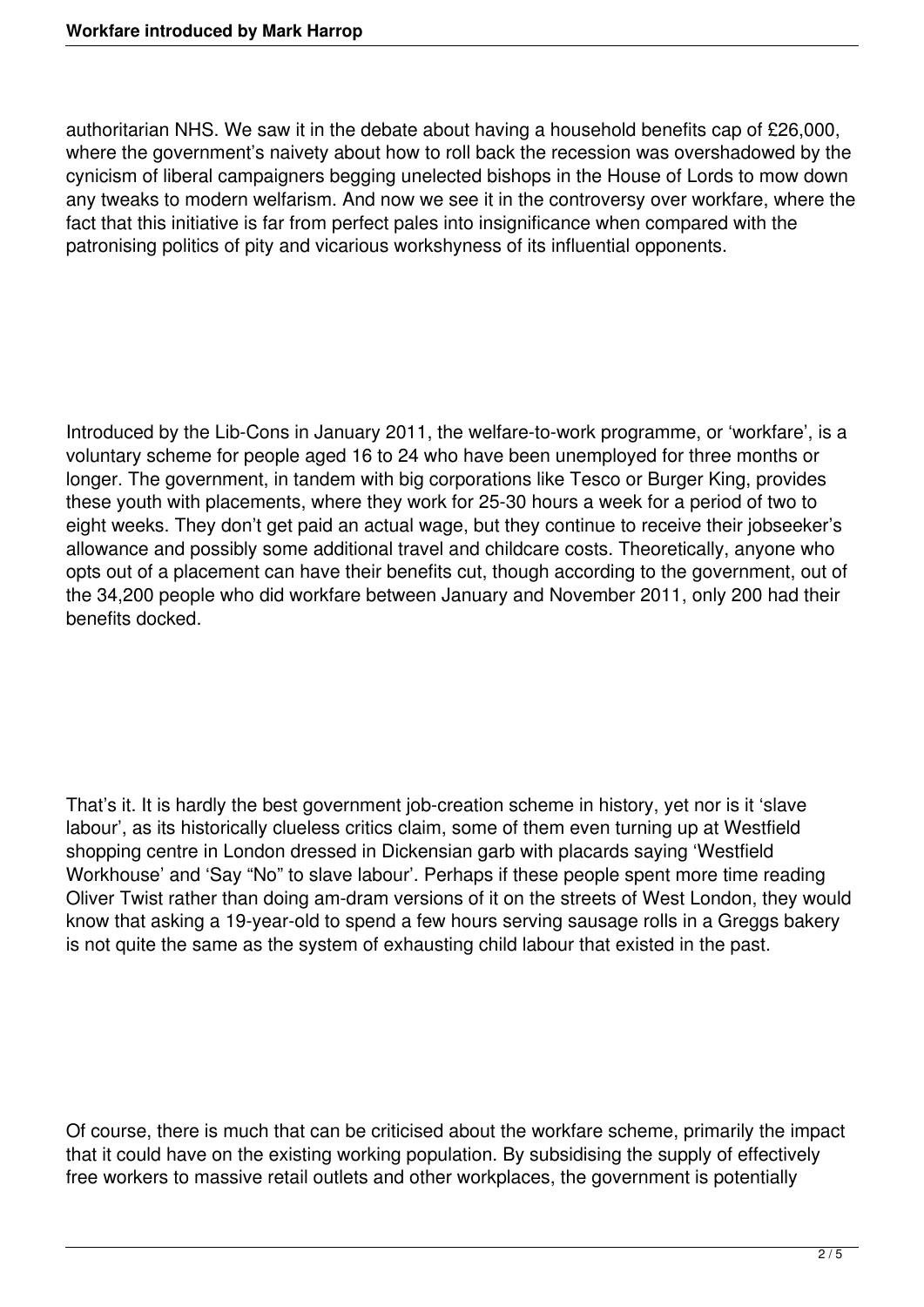isolating and even threatening the positions of those members of staff who got their jobs by their own volition and who currently must (and should) be paid a full-time wage. Rather than work so closely with big businesses, which are driven primarily by a desire to cut costs and boost profits, it might have been better for the government to set up and fund proper apprenticeship schemes and social-based work projects, which would allow unemployed youth to get a taste of the world of work without coming into conflict with actually employed workers.

However, the noisy and shrill critics of workfare are attacking the scheme for all the wrong reasons – not on the basis that it might harm existing workers, but on the basis that it is somehow harmful to ask unemployed yoof, those apparently fragile creatures, to work in return for some of society's resources, for the monies they currently receive from the state. This can be seen in the widespread use of the terms 'unpaid labour' and 'slave labour', which overlooks the fact that these young people are actually being rewarded for their short bursts of work (in the form of small benefit payments from the state, which are not as good as a full wage, of course). And it overlooks the even more important fact that sending young people the alternative message – that they should receive these resources in return for nothing, in return for never working – is a far more dangerous and destructive thing than a scheme pressuring them to do some shelf-stacking in Tesco.

The small but influential middle-class anti-workfare lobby, which has already successfully pressurised Tesco, Burger King and others into withdrawing from workfare, seems incapable of thinking through the consequences of its arguments and its actions. It seems not to recognise that fighting to preserve a situation in which huge numbers of young people have their bodies and souls sustained by the state is not a 'good fight'. On the contrary, it is a fight which is likely only to exacerbate young people's dependence on external favour and patronage rather than on their own inner drive and ambition, and which will further tie youth into an unhealthy relationship of reliance with the state. In the long term, this will have a far more damaging impact on them, on their capacity for social solidarity and on their individual self-respect, than workfare ever could.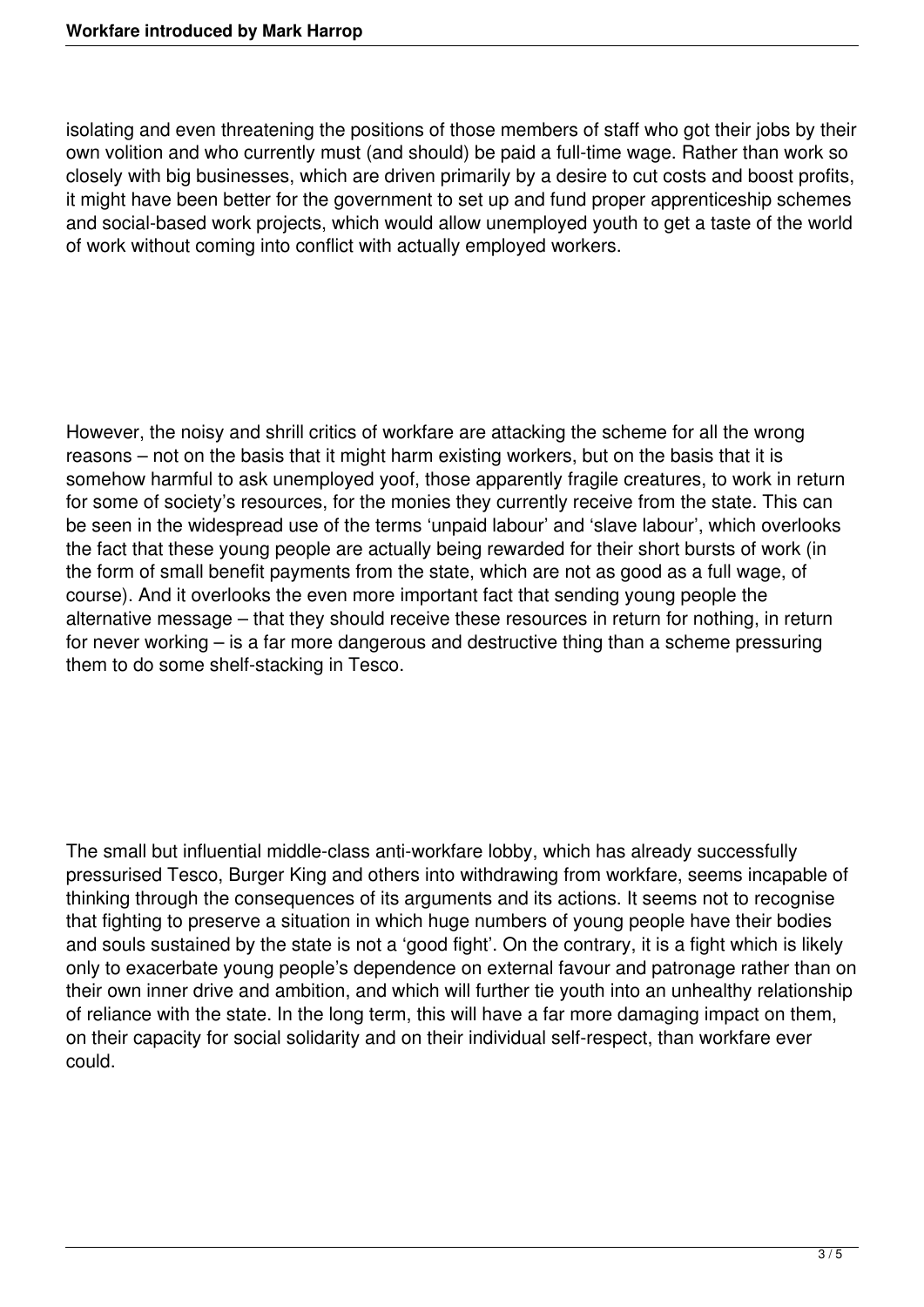It is in fact entirely reasonable to expect able-minded, able-bodied people, anyone who is not a child or disabled or sick or old, to do something in return for resources, to make some practical, real-world contribution to their communities or the running of society. Of course, it would be ideal if they could be provided with gainful and fruitful employment, but where that is not possible it is quite legitimate to request that individuals contribute to the upkeep of their communities in return for monetary sustenance. This is especially the case with the young, with people who are loosening their ties with their families and entering for the first time into proper social and community life. Absolutely the worst thing society could do for this section of society  $-$  for the 16- to 24-year-olds whom workfare is aimed at  $-$  is communicate to them the idea that society will sustain and reward you for doing nothing, for simply existing.

The impact of that message on youth is likely to be dire: it will inflame today's already existing culture of entitlement, and further alienate youth from both their communities and their peers, encouraging them to suckle at the teat of the state rather than to use their own resourcefulness to strike up relationships with people and institutions in their communities. At precisely a time when young people should be showing initiative, taking risks, 'getting on their bikes' perhaps, venturing into the unforgiving world and making a niche or a name or just a living for themselves, they are instead encouraged by the welfare statists of the modern liberal elite and the anti-workfare lobby to stay home, wait, be sustained by external actors. The healthy pressure of economic need is replaced by the soul-zapping sustenance of the state's largesse. It might even be an idea to withdraw benefits from the 16- to 24-year-old age bracket entirely, apart from to those who are disabled or who have children to care for, in order to demonstrate how seriously society takes the exercise of self-drive and risk-taking amongst the young.

None of this, none of the consequences of entangling large sections of youth into a deadening relationship with the state, crosses the minds of the anti-workfare activists. That is because these campaigners – well-fed, middle-class, utterly removed from the condition in which many working-class young people find themselves today – relate to these people's problems entirely through the vicarious prism of pity rather than through the lived and shared political category of solidarity. Viewing working-class youth more like lobsters in a restaurant tank whom they want to save rather than individuals capable of fighting and striving for work and a better life, they employ that most self-flattering, luxuriant emotion known to man – pity, the aloof projection of a highly condescending sorrow on to people of whom they know little. And as that ancient proverb says: 'Friends help; others pity.'